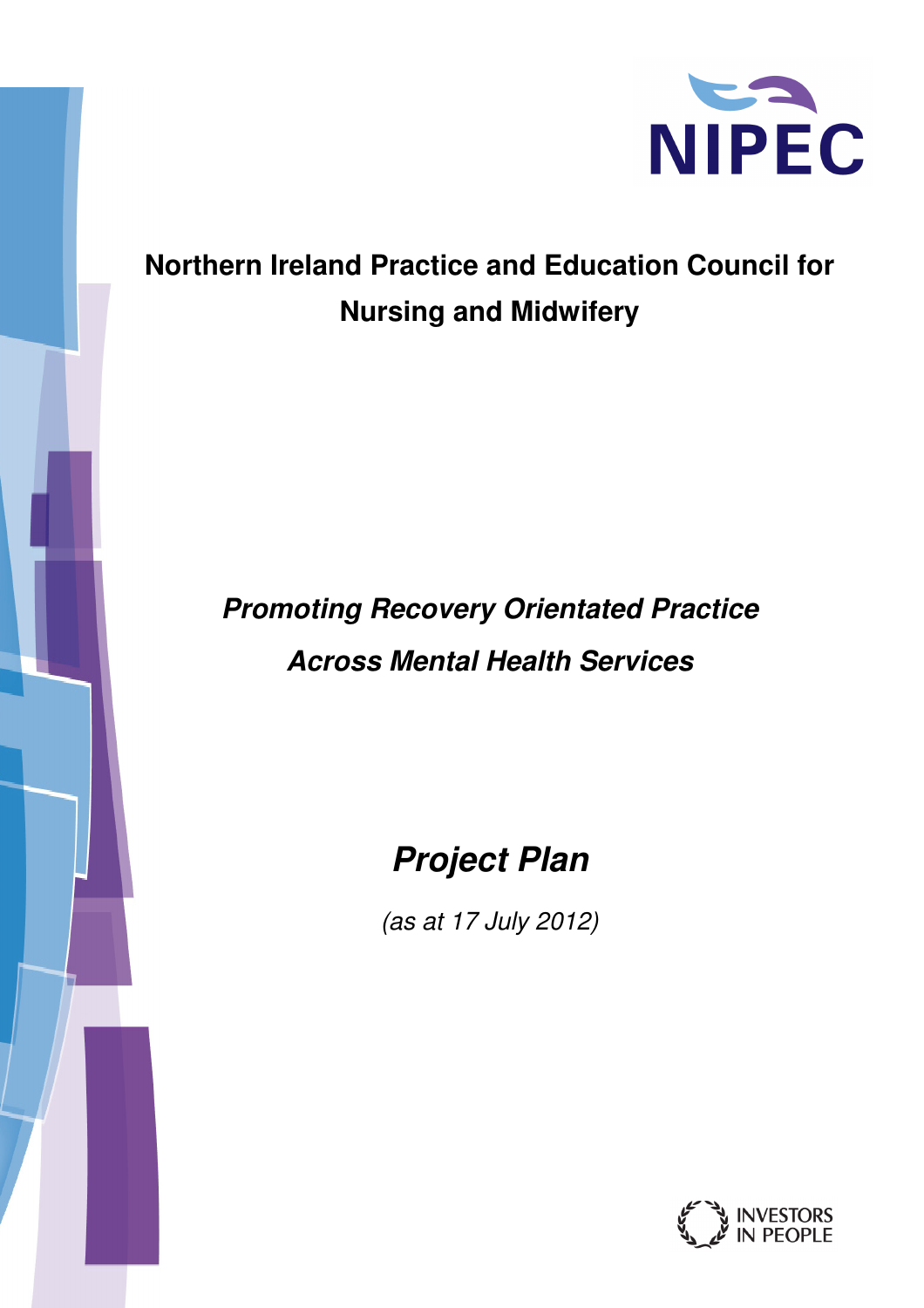### **CONTENTS**

| 1.0 | Introduction                     | 1              |
|-----|----------------------------------|----------------|
| 2.0 | Background                       | $\overline{2}$ |
| 3.0 | Aim and Objectives               | 3              |
| 4.0 | Methodology Overview             | 3              |
| 5.0 | Scope                            | $\overline{4}$ |
| 6.0 | Resources                        | $\overline{4}$ |
| 7.0 | Dissemination and Implementation | $\overline{4}$ |
| 8.0 | Evaluation                       | 5              |
| 9.0 | References                       | 5              |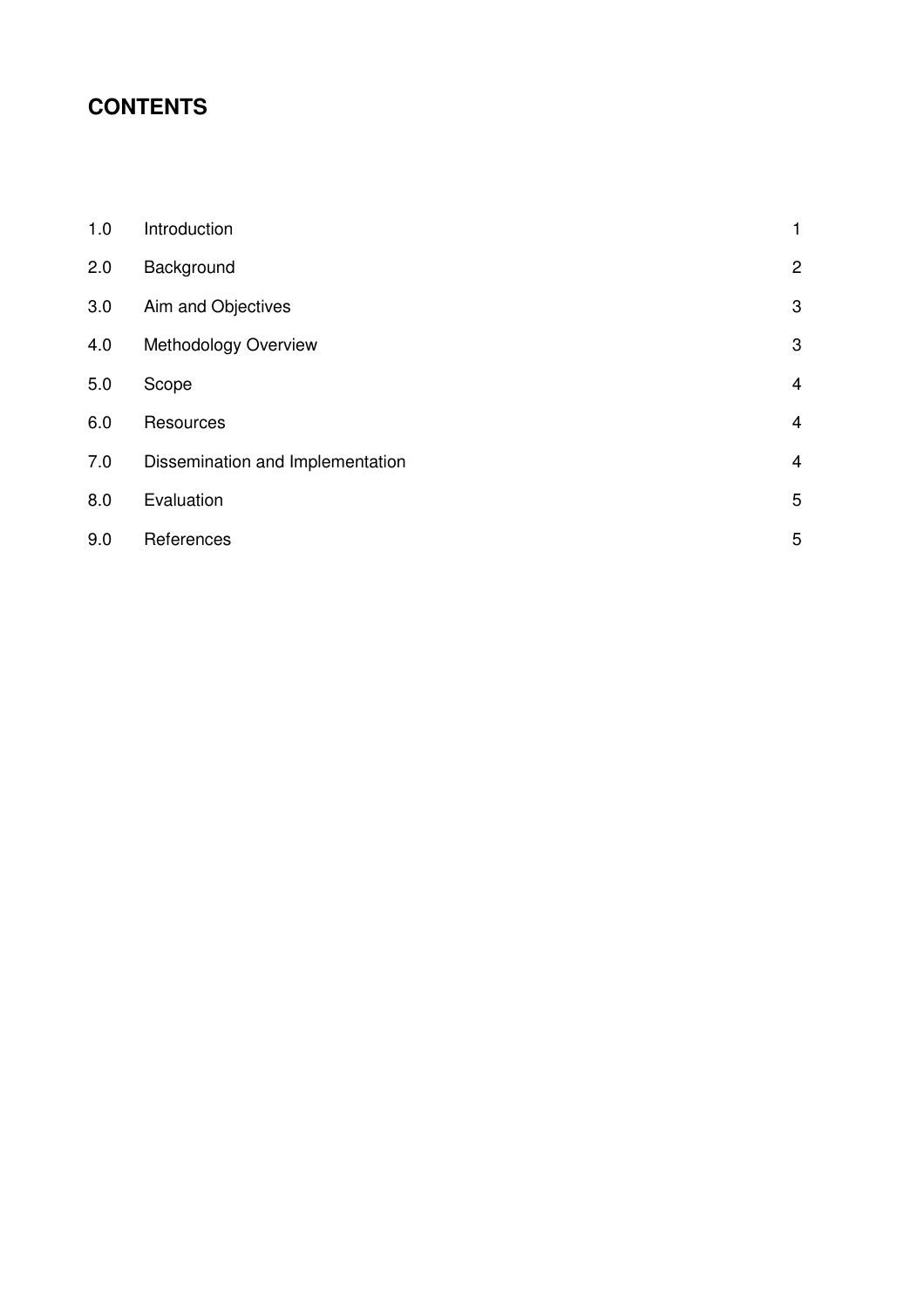#### **1.0 Introduction**

- 1.1 Mental health Recovery is a journey of healing and transformation enabling a person with a mental health problem to live a meaningful life in a community of his or her choice while striving to achieve his or her potential (DHHS, 2005).
- 1.2 "If recovery is a journey then the role of mental health workers is to provide some guidance and signposts on that journey without taking control away from the service user they travel alongside" (NES, 2007).
- 1.3 The Bamford Action Plan for Mental Health (DHSSPS, 2012) includes a commitment to the development of a culture of Recovery Based Practice:

"The focus of future mental health services will be based on the delivery of a comprehensive range of services, provided within a stepped care model that ensures that people with a mental health need receive services that are underpinned by the principle of recovery and aimed at achieving and maintaining the maximum level of functioning, independence, social inclusion".

- 1.4 To support this, the Public Health Agency asked NIPEC to conduct a review of how Recovery currently features within training programmes for HSC professionals in Northern Ireland and to develop resources that will support the embedding of a recovery orientated approach in practice.
- 1.5 It was agreed with the Public Health Agency that NIPEC will conduct the review and identify and/or develop the resources, adopting a project management approach, over a period of six months commencing at the beginning of August 2012 until the end of January 2013.
- 1.6 This paper presents a project plan, including the aim and objectives, methodology, resources and evaluation, to develop a regional approach to supporting mental health services to facilitate change in practice and promote recovery orientated practice.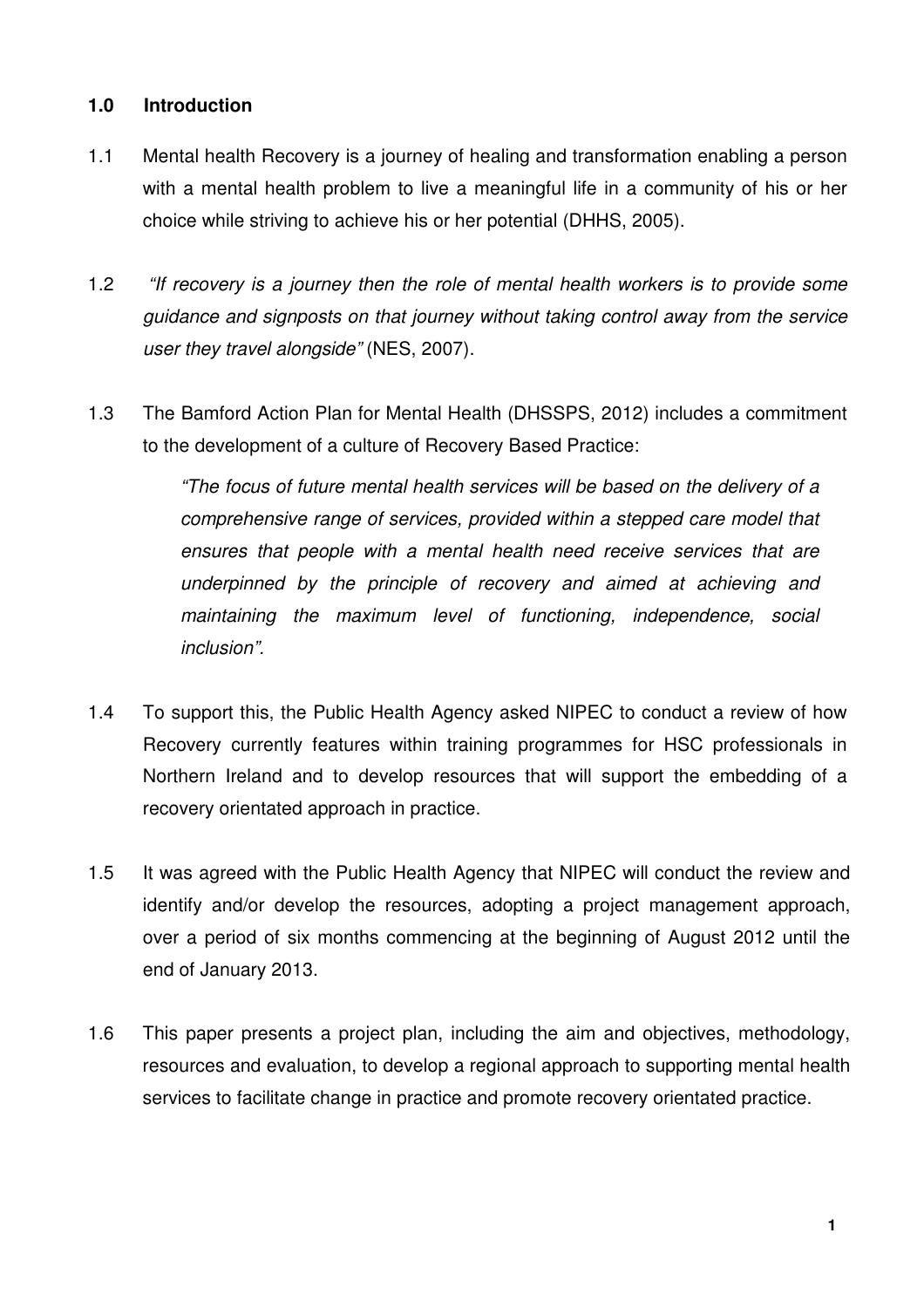#### **2.0 Background**

- 2.1 The Health Minister's Strategic Plan, 'Priorities for Action 2010/2011' (DHSSPS, 2010), highlighted that health and social care services in Northern Ireland must be delivered to common agreed standards with no inappropriate variation in the care and treatment received by people. Clinicians and practitioners will also be expected to look closely at their own practice and ensure that it is fully in line with current best practice.
- 2.2 Recovery orientated practice is a core and underpinning principle within The Bamford Review of Policy, Services and Legislation in Mental Health and Learning Disability in Northern Ireland (DHSSPS, 2007) and the subsequent Bamford Action Plan (DHSSPS, 2009).
- 2.3 The evidence to support recovery orientated practice is gathering momentum (Shepherd et al., 2008) and yet, there remains confusion about the meaning of recovery within mental health services, and sporadic application in practice (DHSSPS, 2010).
- 2.4 In addition, applying recovery orientated practice requires a fundamental shift in traditional approaches to psychiatry with true partnership working between the service user and those providing services.
- 2.5 A range of approaches are available to support the education, introduction, development and monitoring of recovery based practice within mental health services (Ridgeway & Press, 2004; NIMHE, 2004; Barker & Buchanan-Barker, 2005; Copeland, 2008). However, variation currently exists in Northern Ireland in relation to how these are utilized.

#### **3.0 Aim and Objectives**

#### 3.1 **Aim**

The aim of the project is to review how Recovery features in training programmes, for all professionals at both under-graduate and post-graduate levels, within Health and Social Care Trusts, Education Institutions and Organisations and the HSC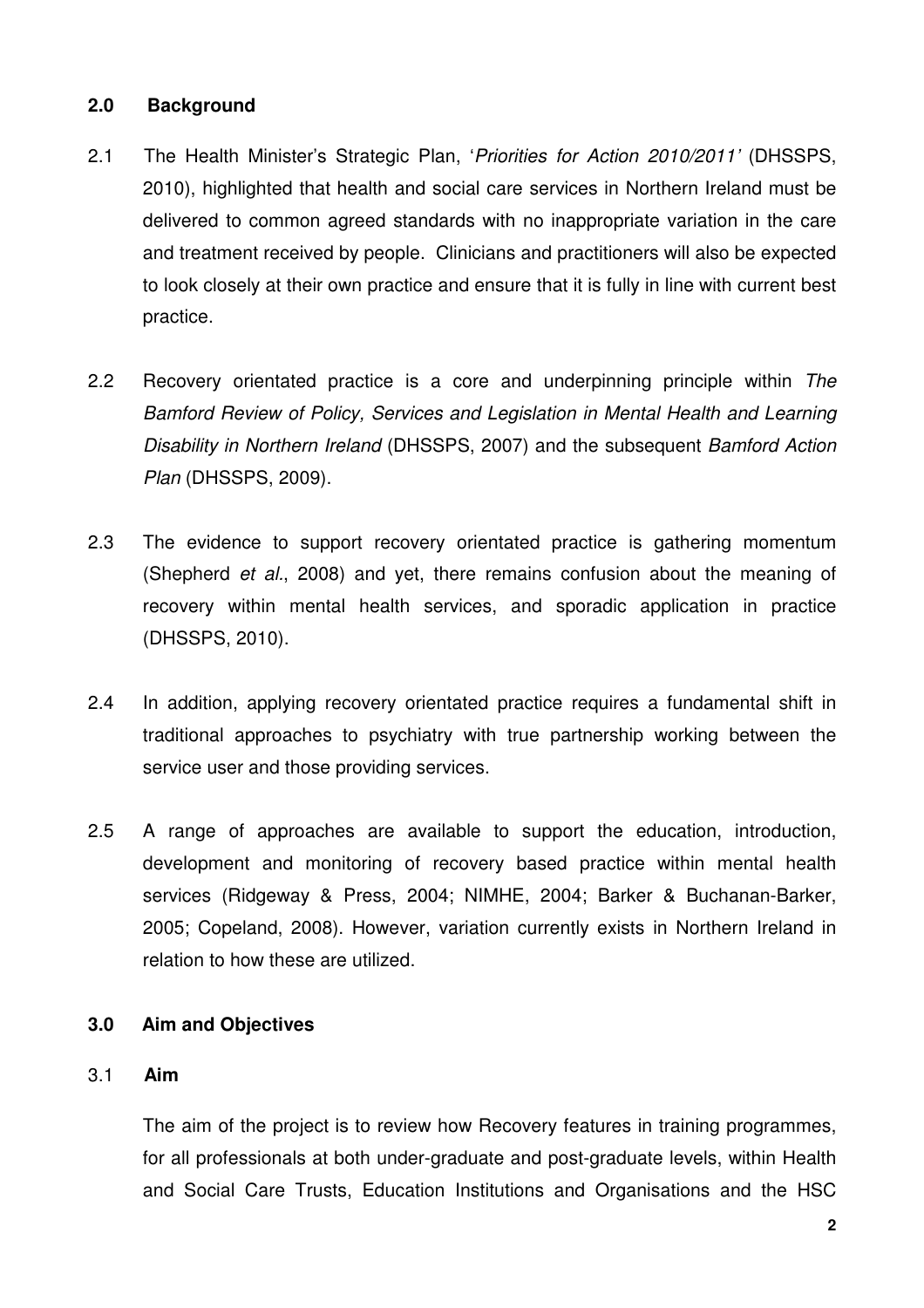Clinical Education Centre and scope and develop resources that will support the development and embedding of a recovery orientated approach in practice.

#### 3.2 **Objectives**

The objectives of the project are to:

- i. Scope the current training programmes, including pre and post registration through the Approved Education Institutions, commissioned by or employed within each of Trusts with relevance to the area of mental health. This will include hospital, community, primary care and the independent sector.
- ii. Describe the body that approves and regulates each of the training programmes and any relevant costs.
- iii. Establish how the trainers/educators are prepared and updated for each training programme and any relevant costs.
- iv. Identify and develop effective resources, based on the best available evidence, which will support the embedding of a recovery orientated approach in practice.
- v. Submit a report of the findings to the Consultant in Public Health Medicine at the Public Health Agency with recommendations to inform a regional strategy for the development and embedding of a recovery orientated approach in practice.

#### **4.0 Methodology Overview**

- 4.1 As agreed, the project will be led by NIPEC, on behalf of the PHA, in collaboration with key stakeholders.
- 4.2 It is intended that the project will be delivered over a period of six months, between August 2012 and January 2013.
- 4.3 If deemed necessary during the project, a regional working group/expert reference group will be established to support the implementation of the project to ensure the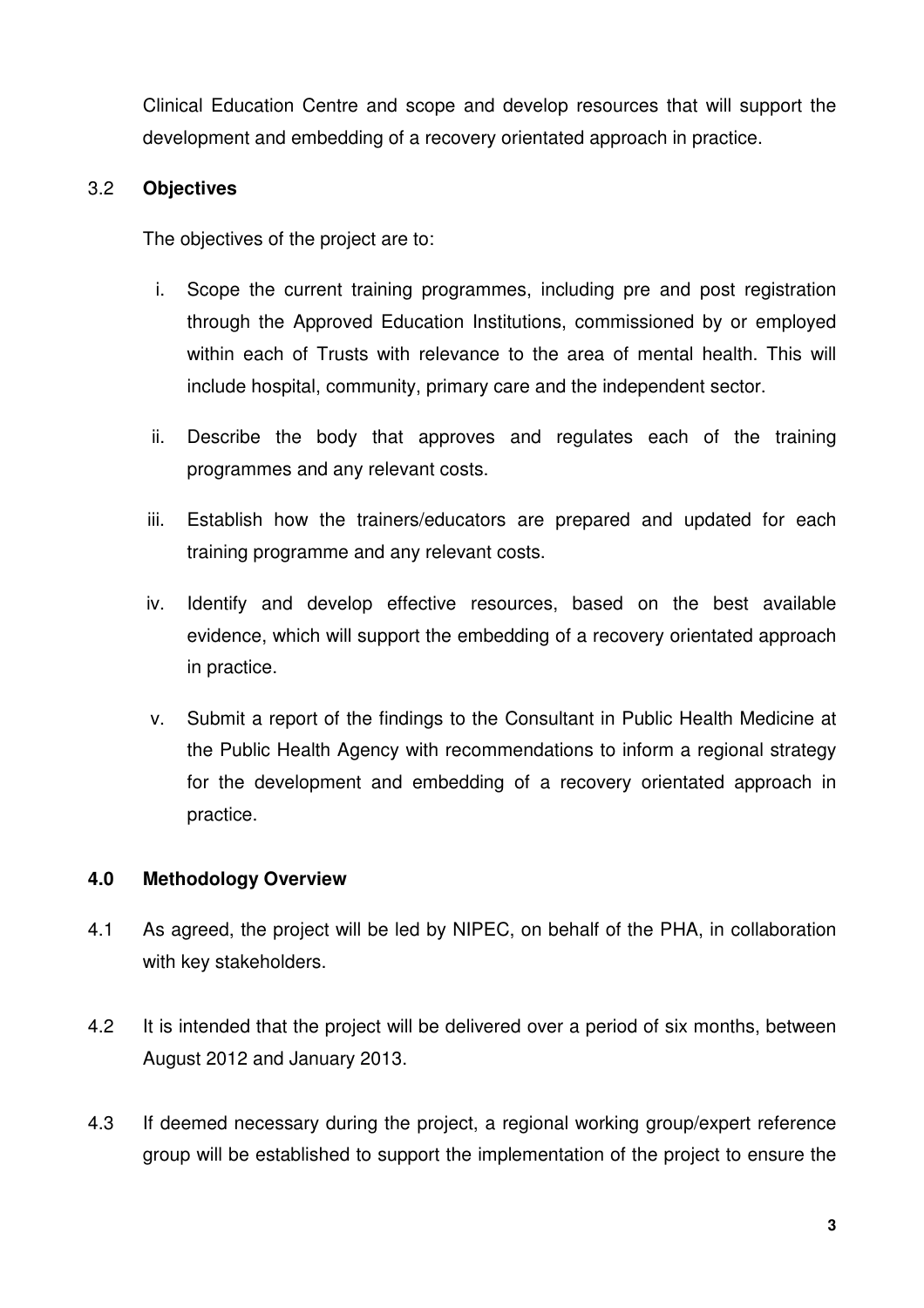achievement of the objectives. This group will be chaired by the Project Lead/NIPEC Senior Professional Officer.

4.4 The ongoing progress and the final report of the project will be available to view on NIPEC's website.

#### **5.0 Scope**

- 5.1 Considering the wide range of mental health services provided in Northern Ireland, this project is by necessity, broad in its scope, acknowledging that mental health professionals deliver care in a wide range of settings and specialist areas.
- 5.2 It also includes a range of professionals in a range of different settings including inpatient mental health settings, home treatment, community and primary care, and those working within specialist services, such as child and adolescent mental health, older people, eating disorders, psychological therapy, criminal justice, forensic and addictions services.

#### **6.0 Resources**

- 6.1 NIPEC will provide project management and all administrative support required to support and service any meetings required as part of the project.
- 6.2 Any additional support required will be discussed and agreed with the Consultant in Public Health Medicine at the Public Health Agency.

#### **7.0 Dissemination and Implementation**

7.1 Communication and consultation processes will be ongoing throughout the project using various mechanisms including the NIPEC website and news bulletin, along with utilisation of key stakeholders' communication mechanisms, for example, HSC Trusts' intranet and newsletters. This will reflect the progress of the project and encourage individuals' to contribute to and participate in the project at various stages.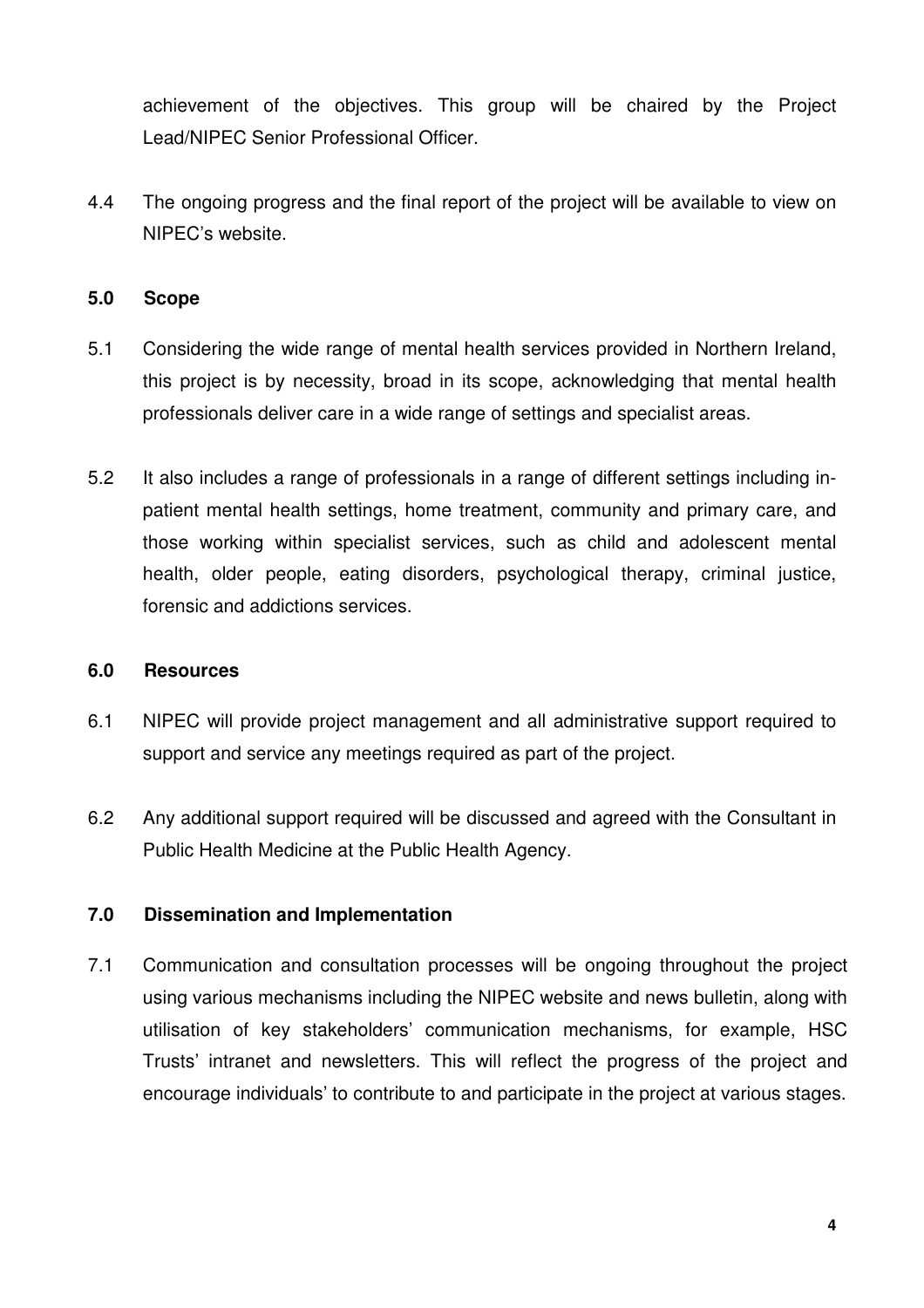7.2 On completion of the project, the project will be summarized in a Final Report which will be available on NIPEC's website. An official launch of the resources developed as part of the project will also be considered with the Consultant in Public Health Medicine at the Public Health Agency.

#### **8.0 Evaluation**

- 8.1 Ongoing evaluation of the management of the project will be conducted through NIPEC and will ultimately feed into the progress and outcomes of the project. This evaluation will address the achievements of the objectives outlined in the project plan and the project management process.
- 8.2 A final report will be written up following closure of the project to include the management and evaluation processes.
- 8.3 In addition, during the lifetime of the project, regular updates will be displayed through NIPEC's main website.

#### **9.0 References**

Barker, P. Buchanan-Parker, P. (2005) The Tidal Model: A Guide for Mental Health Professionals. London: Brunner-Routledge.

Copeland, Mary Ellen (2008) The WRAP Story: First Person Accounts of Personal and System Recovery and Transformation. West Dummerston, VT: Peach Press.

Department of Health, Social Services and Public Safety (2007) The Bamford Review of Policy, Services and Legislation in Mental Health and Learning Disability in Northern Ireland. DHSSPS, Belfast.

Department of Health, Social Services and Public Safety (2009) Delivering the Bamford Vision: The response of Northern Ireland Executive to the Bamford Review of Mental Health and Learning Disability: Action Plan 2009-2011. DHSSPS, Belfast.

Department of Health, Social Services and Public Safety (2010) Delivering Excellence Supporting Recovery. A Professional Framework for Mental Health Nursing in Northern Ireland (2011 -2016). Belfast: DHSSPS.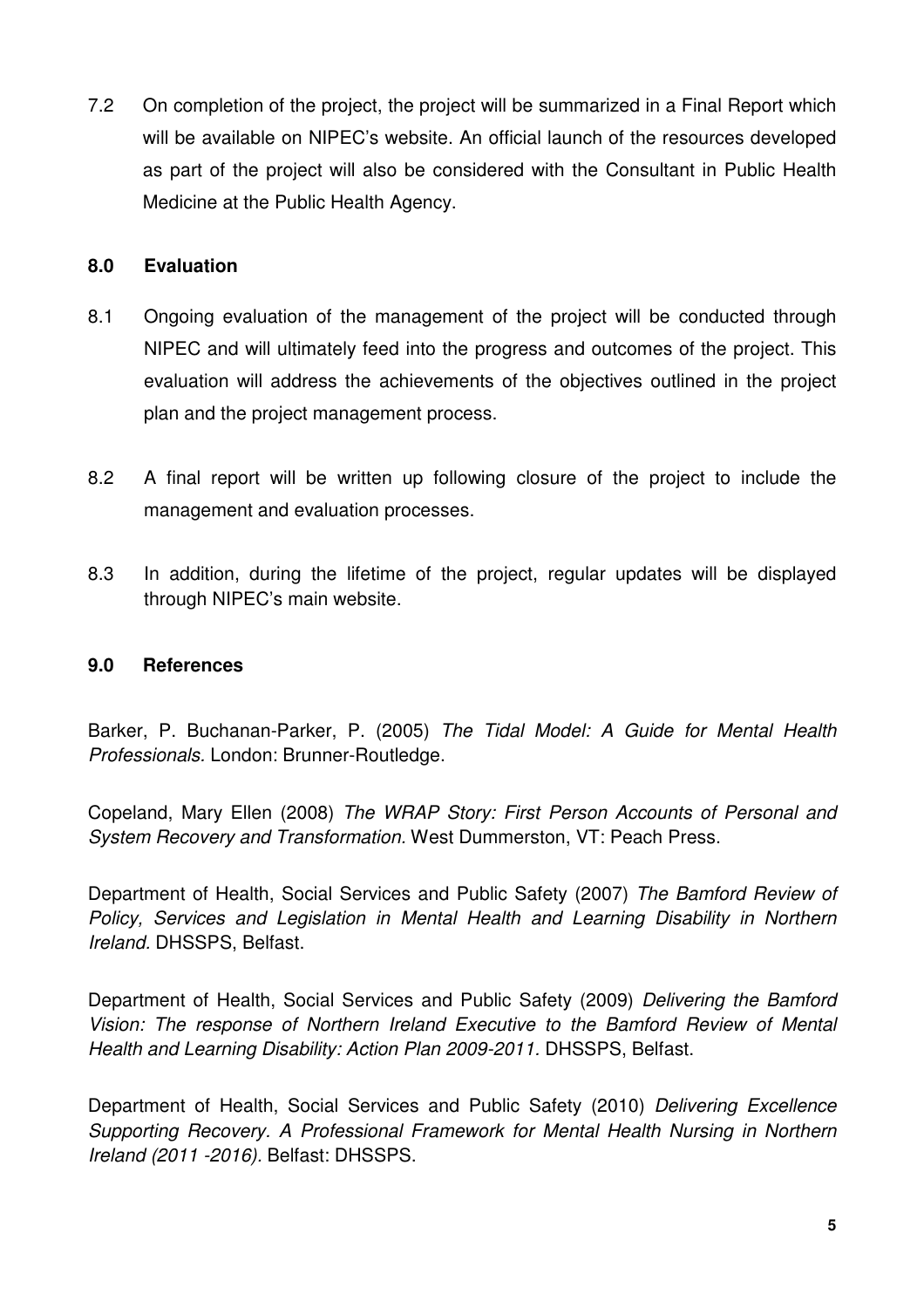DHHS (United States Department of Health and Human Services) (2005) National Consensus Statement of Mental Health Recovery. Rockville: MD.

NES (NHS Education for Scotland) (2007) Realising Recovery: A National Framework for Learning and Training in Recovery Focused Practice. Scotland: NHS Education.

National Institute for Mental Health in England (2004) Ten Essential Shared Capabilities. A Framework for the Whole Mental Health Workforce. London: NIMHE and Sainsbury Centre for Mental Health.

Ridgeway, P.A. & Press, A. (2004) Assessing the recovery commitment of your mental health services: a user's guide to the Development of Recovery Environment Enhancing Measures (DREEM). UK Pilot Version.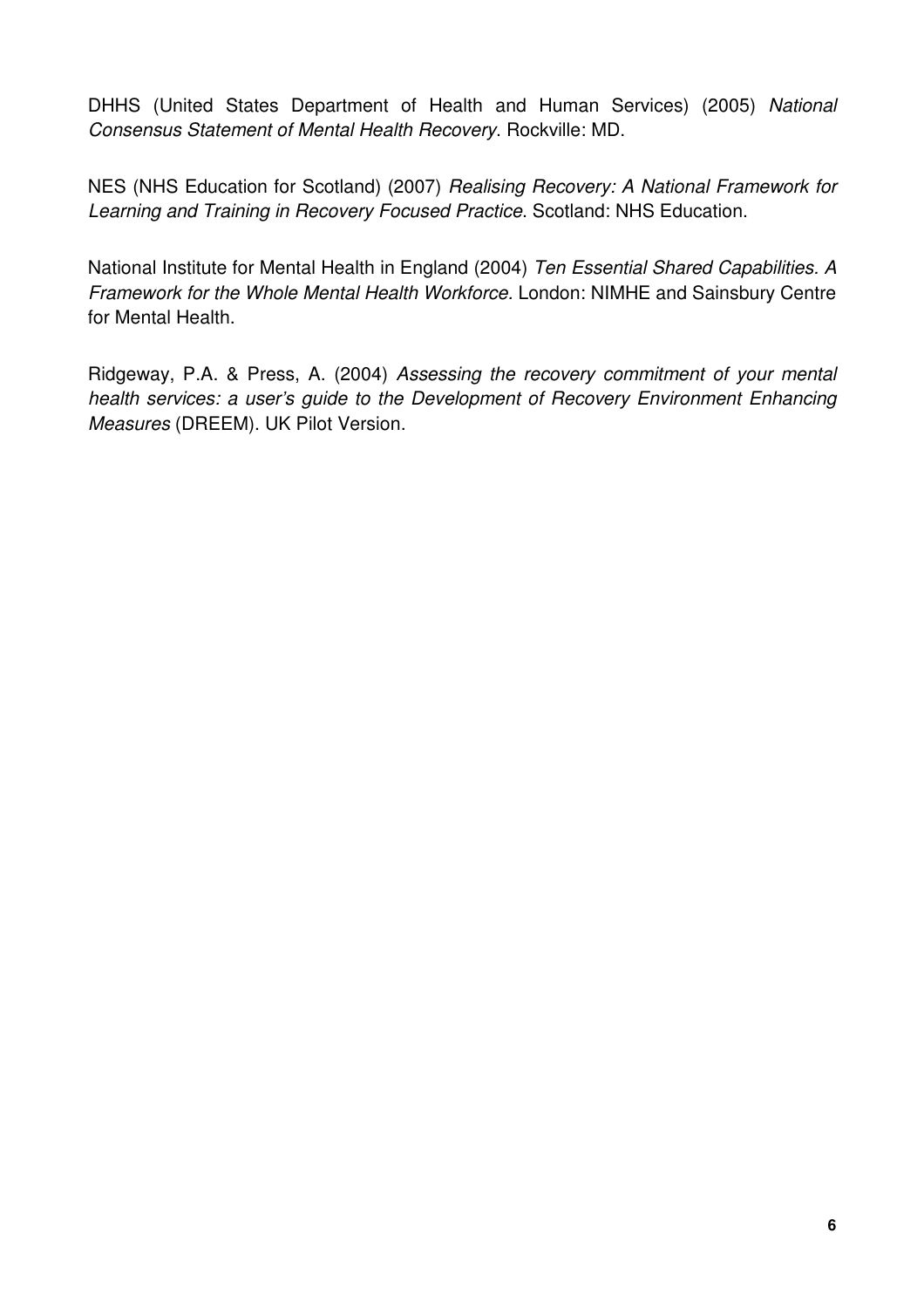#### **Northern Ireland Practice and Education Council for Nursing and Midwifery Promoting Recovery Orientated Practice Across Mental Health Services WORKING GROUP 25th February 2013**

| No   | <b>Project Objective</b>                                                                                                                                                                                                                                                                                              | <b>Progress against the Objective</b> | <b>Progress</b><br>on Target | <b>Current Action</b> |
|------|-----------------------------------------------------------------------------------------------------------------------------------------------------------------------------------------------------------------------------------------------------------------------------------------------------------------------|---------------------------------------|------------------------------|-----------------------|
|      | To scope the current training programmes, including pre<br>and post registration through the Approved Education<br>Institutions, commissioned by or employed within each<br>Trusts with relevance to the area of mental health. This<br>will include hospital, community, primary care and the<br>independent sector. | <b>Completed</b>                      |                              |                       |
| ii.  | To describe the body that approves and regulates each of<br>the training programmes and any relevant costs                                                                                                                                                                                                            |                                       |                              |                       |
| ii   | To establish how the trainers/educators are prepared and<br>updated for each training programme and any relevant<br>costs                                                                                                                                                                                             | Completed                             |                              |                       |
| iii. | To identify and develop literature review, based on the<br>best available evidence, which will support the embedding<br>of a recovery orientated approach in practice                                                                                                                                                 | Completed                             |                              |                       |
| iv   | To submit a report of the findings to the Consultant in<br>Public Health at the Public Health Agency with<br>recommendations to inform a regional strategy for the<br>development and embedding of a recovery orientated<br>approach in practice                                                                      | Completed                             |                              |                       |
| Key  |                                                                                                                                                                                                                                                                                                                       |                                       |                              |                       |

Not meeting objective Meeting objective with some required action Meeting objective